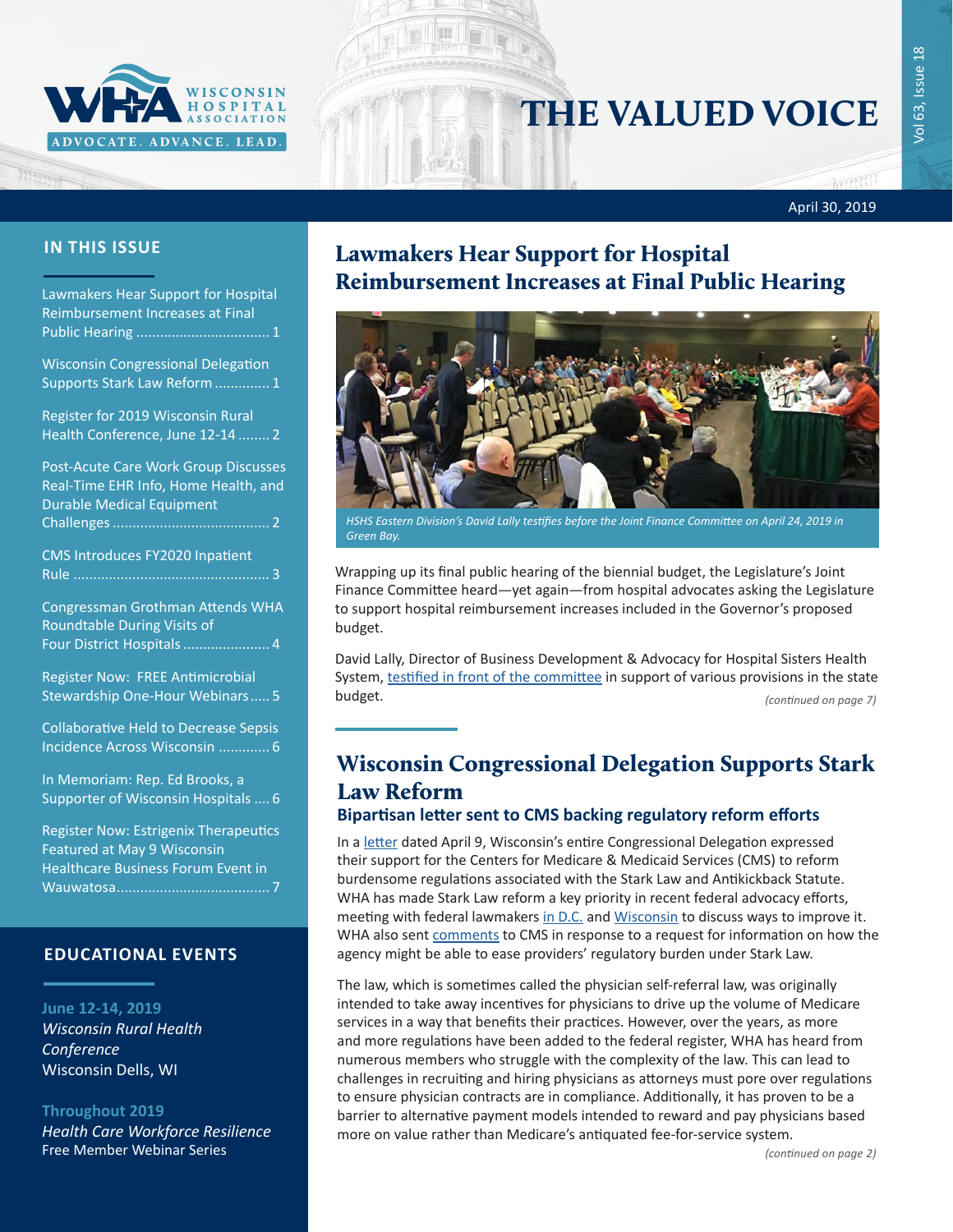<span id="page-1-0"></span>In the letter to CMS, lawmakers highlighted Wisconsin's consistent ranking as one of the highest quality states in the country for health care, and the paradox the Stark Law and Anti-kickback Statute can create as more hospitals and systems strive to better coordinate care and increase the value of care they provide patients. CMS is expected to release an updated proposed rule addressing Stark Law concerns in the coming weeks.

"I want to thank our entire Wisconsin Congressional Delegation for their support of this important issue," said Eric Borgerding, WHA President and CEO. "WHA appreciates having lawmakers ready and willing to support our efforts to build upon Wisconsin's reputation for excellence in health care quality and value."

## Register for 2019 Wisconsin Rural Health Conference, June 12-14



Registration is open for the 2019 Wisconsin Rural Health Conference, scheduled for June 12-14 at Glacier Canyon Lodge at The Wilderness Resort in Wisconsin Dells. This year's opening keynote is researcher Ron Galloway, who will explore how companies like Google, Amazon, and Apple plan to dominate health care by leveraging their scale, their data expertise and their new technologies—and what these companies' strategies mean for rural health providers.

In addition, a variety of breakout sessions will give attendees the opportunity to examine and discuss models changing the delivery of and access to rural health care, public policy issues affecting rural health care, and ways in which data and technology are improving

health care for rural populations. The conference will once again include the popular education track focused on governance issues, including sessions focused on learning the skills and tools to approach a crucial conversation, a toolkit of the key legal and compliance issues for trustees, and examining best practices from some of the nation's highest-performing hospital boards.

Make attendance at this year's conference a priority by registering today. The full [conference agenda and online registration](http://www.cvent.com/events/19l-rhc-0612-0614/event-summary-84b1af4b7e5c4a14ab055d857a235185.aspx) are now available.

## Post-Acute Care Work Group Discusses Real-Time EHR Info., Home Health, and Durable Medical Equipment Challenges

A significant issue affecting the quality of transitions between hospitals and post-acute care settings is the interoperability of electronic health records (EHR). The exchange of accurate and timely health information on a patient's diagnosis, care plan, and medications is crucial for a patient's safe transition to and from post-acute care. This process can be complicated by utilization of different EHR systems



by hospitals and post-acute providers, which make them incompatible for exchanging health information about the patient. In addition, these EHRs often do not allow for two-way communication between providers.

WHA's Post-Acute Work Group welcomed Joe Kachelski, CEO of the Wisconsin State Health Information Network (WISHIN), and Ben Marquardt, Growth Director at PatientPing, to its April 19 meeting for a discussion of tools to facilitate patient care coordination and sharing of real-time patient information during care transitions.

#### **Sharing Patient Information in Real Time**

WISHIN's Patient Pulse allows health care entities connected through WISHIN to share patient health care information in real time. When information is entered into the patient health care record, it is immediately available to providers within WISHIN.

*(continued on page 3)*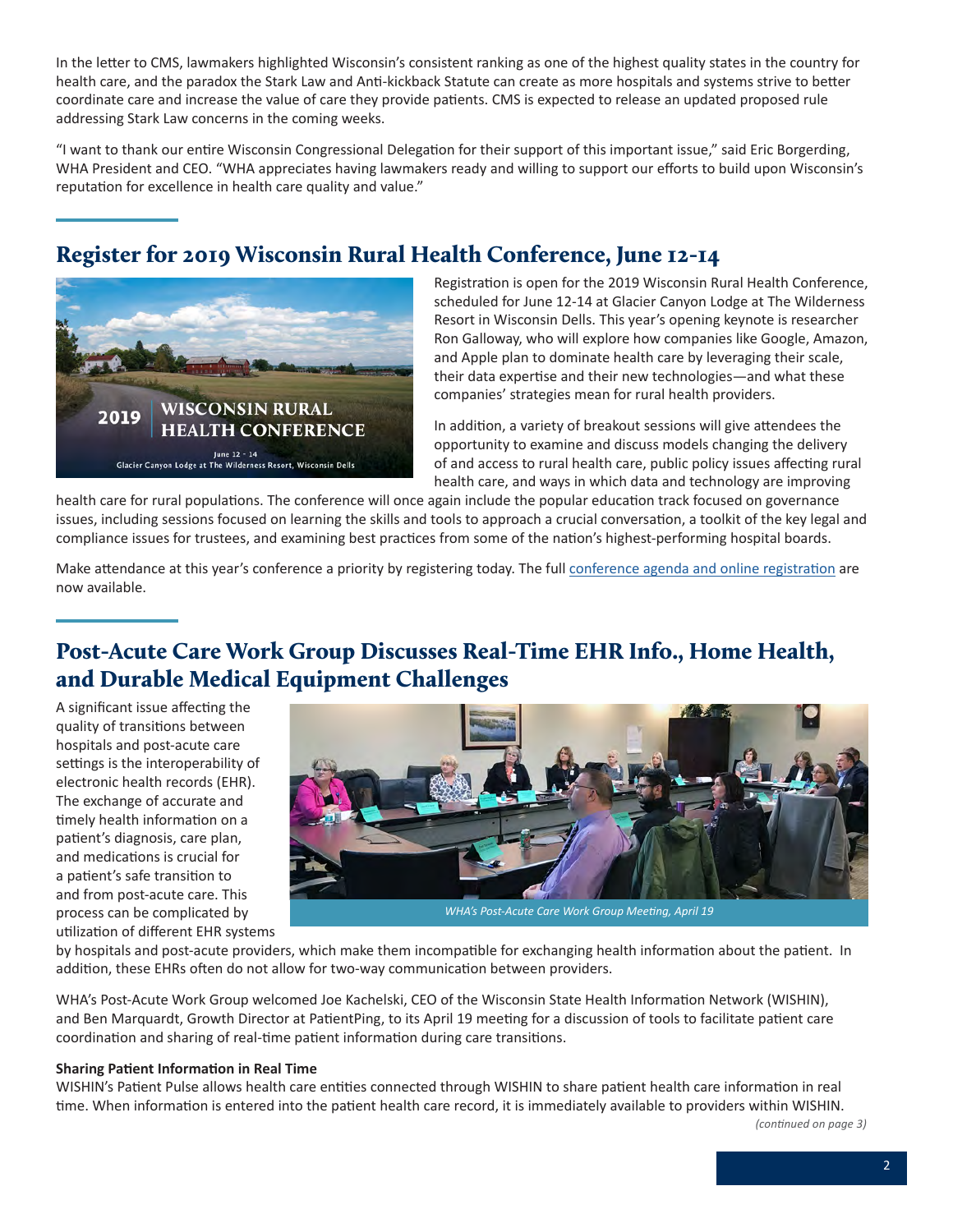- <span id="page-2-0"></span>• This has the potential to streamline the transition process for patients who move from one care setting to another, such as from hospital to nursing home.
- Pulse sends admission, discharge and transfer data to PatientPing, which is a secure network. "Pings" are then sent to health care organizations participating in WISHIN that have a relationship with the patient.
- These notifications facilitate care coordination by letting providers know, in real time, when and where one of their patients is being seen.

#### **Medicaid Reimbursement**

The Work Group also heard from Lisa Kirker, Lynne Willer and Angella Mattheis of SSM Health at Home, who highlighted issues that affect post-acute care provided by home health agencies, as well as durable medical equipment providers. Kirker pointed out that home health care provider agencies have not seen a Medicaid rate increase for over 10 years and operate at a loss when providing skilled nursing visits in the home.

Changes in Medicare and Medicaid reimbursement for durable medical equipment (DME) over the past several years have led to significant shortages of DME suppliers in Wisconsin, as well as reimbursement rates that are in some cases below the cost of providing the equipment and supplies. Mattheis described some of the most serious issues, including federal reimbursement rate cuts for oxygen and supplies that have resulted in a severe lack of access for DME oxygen in Wisconsin. The federal 21st Century Cures Act requires states to limit Medicaid funding for certain DME based on the lowest Medicare maximum fee rates in each state.

Mattheis reported that providers have banded together as the Midwest Association for Medical Equipment Services and Supplies (MAMES) to work with Wisconsin Medicaid to achieve a phase-in of this rate cut. Wisconsin's Medicaid program will gradually reduce maximum fees over four calendar years for five HCPCS codes for oxygen and related supplies, rather than implementing the rate cut all at once. Effective January 1, 2019, Wisconsin Medicaid will annually reduce the rate for each code by 25% of the difference between the current Medicaid maximum fee and the lowest corresponding Medicare maximum fee until the full rate reduction is reached. MAMES is continuing to work with Wisconsin Medicaid for additional modifications to the DME fee schedule to improve access for patients to essential supplies and equipment.

#### **CNA Training Hours**

Kirker also initiated a discussion about a bill currently before the Wisconsin Legislature that would decrease the required number of training hours for certified nursing assistants from 120 hours to 75 hours (the federal minimum).

The Work Group's reactions to this proposal were mixed; the nursing home administrators on the Work Group tended to favor this proposal, while other members did not support it. There was an acknowledgement by all that if the training hours were reduced, the CNA's employer would have to provide additional on-the-job training to adequately prepare the CNA.

Kirker also highlighted proposed legislation that expands reimbursement for telemedicine under Medicaid. This legislation is being advanced by WHA and would allow reimbursement for more services and in more settings, including in the patient's home.

The Post-Acute Care Work Group will meet again this summer. For further information on the Work Group, contact WHA Vice President of Policy Development [Laura Rose](mailto:lrose@wha.org).

### CMS Introduces FY 2020 Inpatient Rule **Changes to Medicare Wage Index proposed**

On April 23, CMS introduced its proposed FY 2020 Inpatient Prospective Payment System (IPPS) Rule. WHA will analyze the full 1,800-plus page rule in the coming weeks and prepare comments in advance of the June 24 comment deadline. Below are the top areas of note mentioned by CMS.



- Increases overall IPPS payments by 3.5%, including a market basket increase of 3.2%.
- New technology add-on payments are increased for breakthrough medical devices from 50% (current rate) to 65% in 2020.
- Adjustments to Medicare's quality incentive programs.
- Addressing disparities in the Medicare Area Wage Index by
	- » Raising the wage index for hospitals in the bottom 25% by 0.4% and by lowering the wage index for hospitals in the top 25% by 0.2%.
	- » Reducing the number of urban hospitals that benefit from the rural floor by no longer making urban-to-rural reclassifications part of the calculation.

Overall, the proposed rule appears to have several positive changes for hospitals and health systems. WHA staff will take an indepth look at the rule in the coming weeks prior to submitting comments. Contact WHA Director of Federal & State Relations [Jon Hoelter](mailto:jhoelter@wha.org) with questions or comments.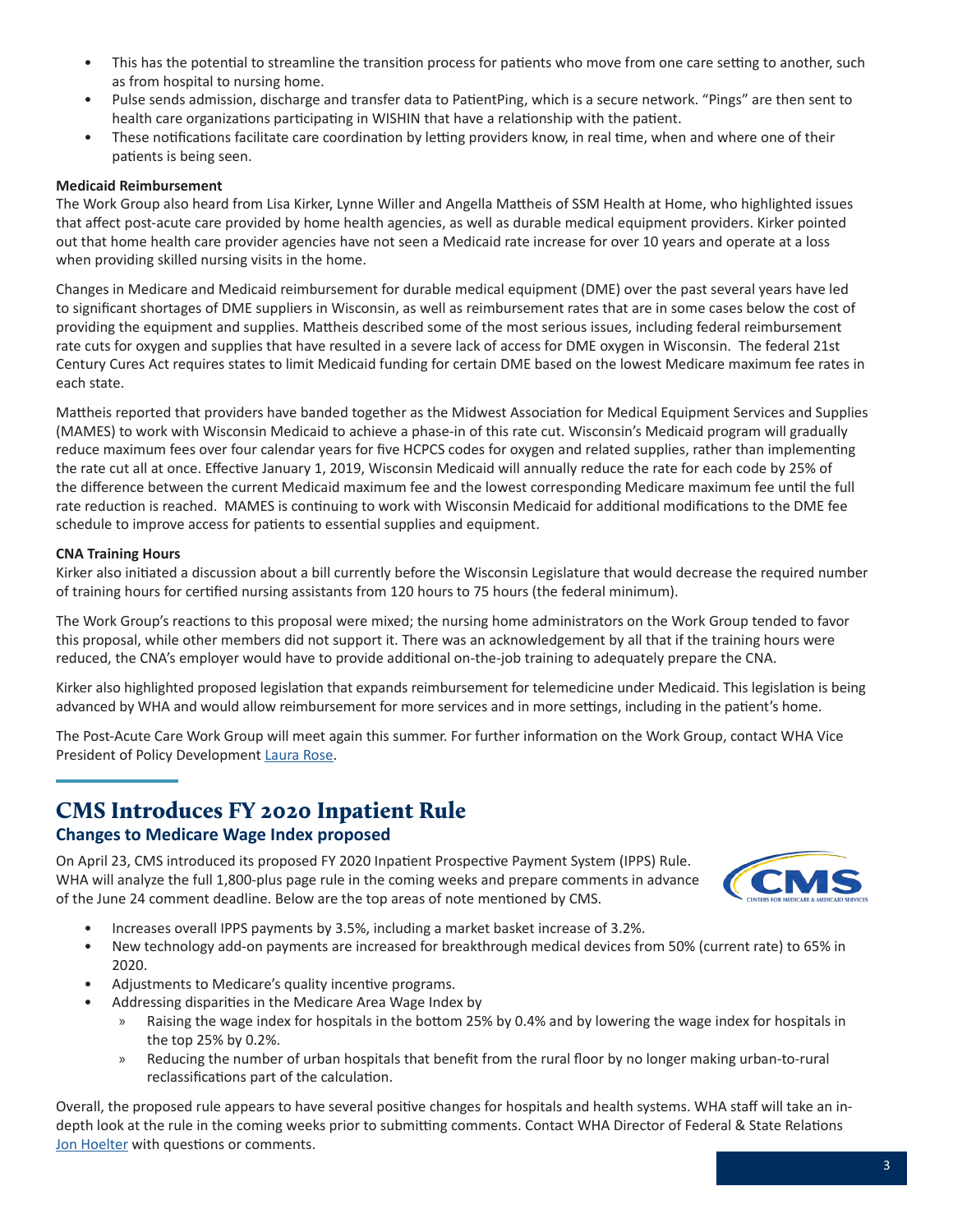## **Grassroots Spotlight**

### <span id="page-3-0"></span>Congressman Grothman Attends WHA Roundtable During Visits of Four District Hospitals

**Makes stops in Beaver Dam, Neenah, Oshkosh, and Waupun**



The Wisconsin Hospital Association was pleased to assist Congressman Glenn Grothman (R-Glenbeulah) with visits to four hospitals

in his Congressional district last week. On April 23, the Congressman started his day at SSM Health Waupun Memorial Hospital. Staff led him on a tour of various parts of the hospital, including their locked unit that serves Wisconsin Department of Corrections inmates. Waupun's



*Hospital*

President and Chief Nursing Officer DeAnn Thurmer also spoke of the importance of the federal 340B prescription drug discount program, particularly for small critical access hospitals like Waupun that cannot count on high patient admissions to offset losses under Medicare and Medicaid.



*Congressman Grothman at Beaver Dam Community Hospital*

Later that day, Congressman Grothman traveled to Beaver Dam Community Hospital for a tour led by Chief Administrative Officer Joe Gilene. There, Grothman toured the hospital's hyperbaric oxygen wound care center, which helps wound victims recover faster. It is one of only a small number of hospitals in Wisconsin to offer such services and even brings in patients from Madison to receive services in Beaver Dam. Gilene also spoke of Beaver

Dam's devotion to improving population health, including its participation in the Blue Zones Project in Dodge County that is focused on helping people in the community make healthier choices, starting with serving more nutritious foods in the hospital's cafeteria, which was recently Blue Zone certified.

On April 25, Congressman Grothman participated in a WHA roundtable hosted by Aurora Medical Center in Oshkosh. Aurora Medical Center Oshkosh President and Chief Medical Officer Dr. John Newman kicked off the roundtable, urging Grothman to support fixing the difference in how federal law treats substance use and behavioral health records compared to other medical records. While Congress came close to changing the law under 42CFR Part 2 last year during the opioid treatment reform package, those efforts ultimately stalled in the Senate. Grothman said he would see if there might be opportunities for Congress to work on that again this session.



*WHA and its members were at Aurora Medical Center in Oshkosh for a roundtable discussion about current federal health care issues with Congressman Glenn Grothman, center.*

With the recent federal focus on price transparency, John Russell, President and CEO of Columbus Community Hospital, informed Congressman Grothman that Wisconsin hospitals are committed to transparency and have been using WHA's PricePoint for 15 years to provide meaningful information on patient charges. He also described how his hospital's patient financial counselors meet with patients prior to planned procedures to walk them through expected costs and what assistance might be available. David Lally of HSHS Eastern Division thanked Congressman Grothman for his recent support of reforming the Stark Law ([see article on page 1](https://www.wha.org/WisconsinHospitalAssociation/media/WHANewsLetters/2019PDF/WHA-Newsletter-04-30-2019.pdf#page=1)) and described how the law has prevented HSHS from trying to find innovative ways to provide patients rides for medical appointments in an effort to improve care and outcomes. Also attending the roundtable were Tony Curry of Advocate Aurora, Jeremy Levin of the Rural Wisconsin Health Cooperative, Elizabeth Cliffe of Ascension, Peg Larson of Partners of WHA, and Jon Hoelter of WHA. *(continued on page 5)*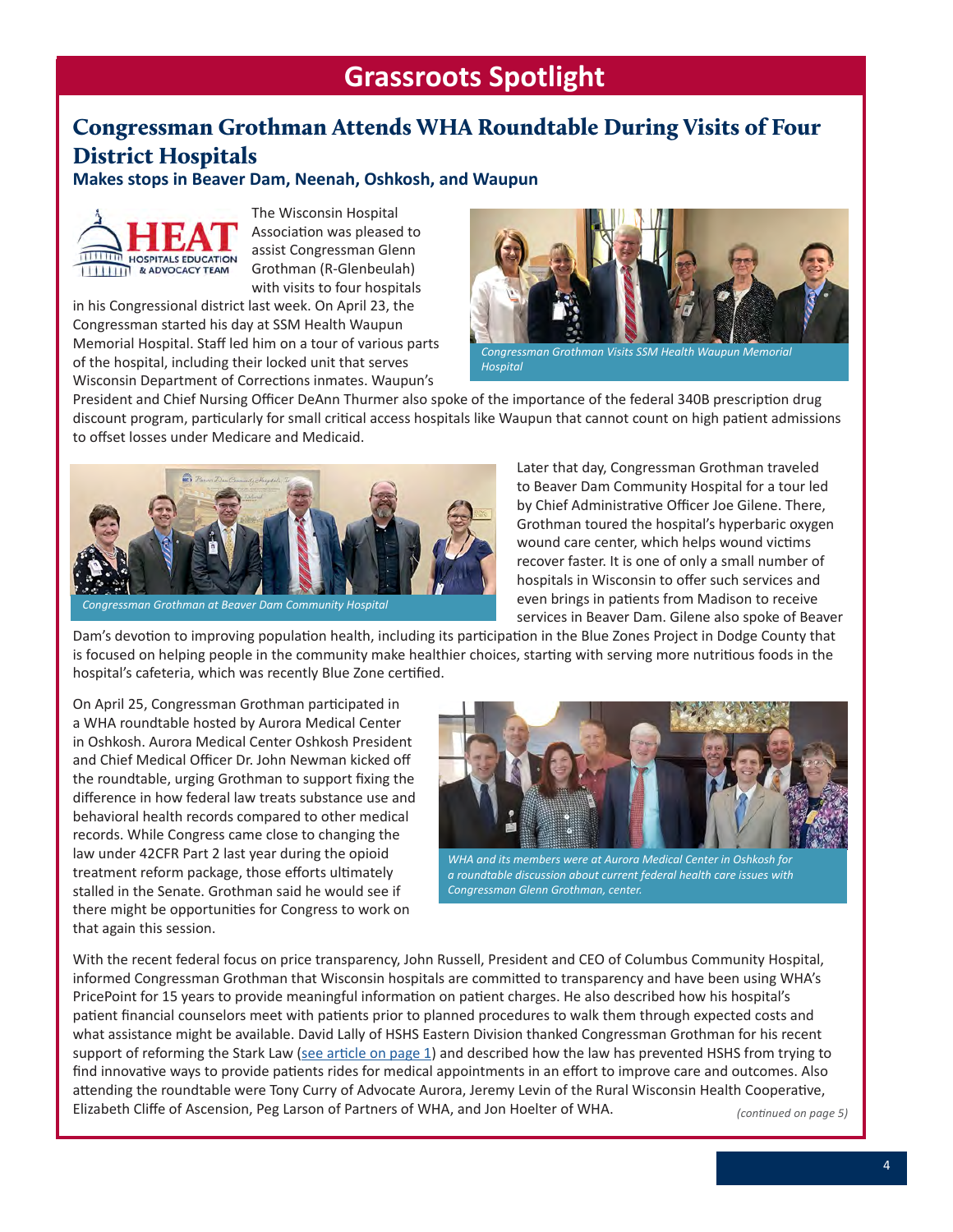## **Grassroots Spotlight**

<span id="page-4-0"></span>

*hangar.*

Congressman Grothman ended his week with a tour of ThedaCare Regional Medical Center – Neenah on April 25. There, he met with hospital leaders and reflected on his frustrations with Congress' seeming inability to resolve many important issues people care about in his first two terms. He said he believed it would be difficult to get many substantive reforms through this session due to divided government, but was interested in learning from his local hospital leaders what they thought was most important for Congress to work on.

During the visit, Congressman Grothman participated in a tour of the

hospital's Trauma Center led by ThedaCare Neenah's President Dale Gisi, along with Chief Strategy Officer Thomas Arquilla, and Director of Trauma Dr. David Schultz. Dr. Schultz discussed the preventive campaigns they do for the community to encourage safe behaviors that can help prevent residents from needing treatment in the area's only level two trauma center. Congressman Grothman also got to see the work ThedaCare does in partnership with Children's Hospital of Wisconsin – Fox Valley, which is attached to the hospital, as well as ThedaStar Air Medical, which provides emergency patient transports via helicopter.

### Register Now: FREE Antimicrobial Stewardship One-Hour Webinars **CME and CNE continuing education credits available**

WHA Physician Improvement Advisor Bobby Redwood, MD, is back with the Antimicrobial Stewardship Journal Club. Join this two-part educational webinar series for conversation focused on clinical decision making and population health considerations.

Each one-hour Journal Club includes a review of current literature, a discussion of case scenarios, and time for questions. Participation is complimentary to WHA members, but pre-registration is required. Both CME and CNE continuing education credits are available for these webinars.

#### **May 6 - Journal Club #1**

#### **HCAP is Out! Review of the New IDSA Pneumonia Guidelines**

Participants will learn about defining community-acquired and hospital-acquired pneumonia, define ventilatorassociated pneumonia, and why health care-associated pneumonia (HCAP) is no longer a clinical entity

#### **July 22 – Journal Club #2**

#### **Dr. Redwood Takes Requests: Antimicrobial Stewardship Principles in the Management of COPD, Cdiff and Tickborne Illnesses**

Participants will learn about defining the NICE criteria for COPD, explain when testing for CDI is appropriate, the risks associated with long-course antibiotics for Lyme disease, and why treating "chronic Lyme disease" is not recommended.

The series is intended for physicians, advanced practice providers, nurses, quality improvement leaders, and others with a special interest in the Club topic being discussed. [Online registration](http://www.whareg4.org/webjournalclub2019/Home.aspx) is now available.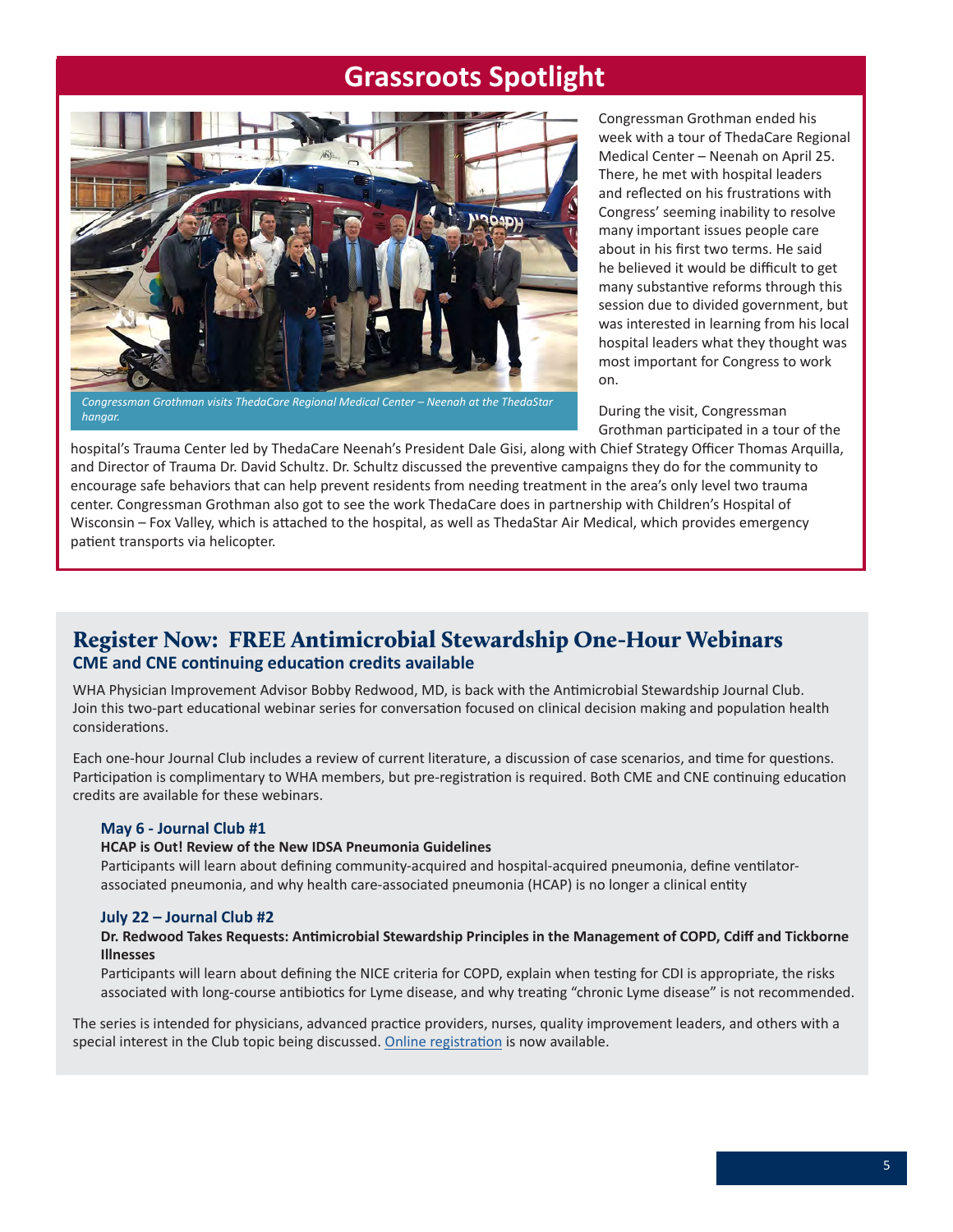### <span id="page-5-0"></span>Collaborative Held to Decrease Sepsis Incidence Across Wisconsin

AboutHealth kicked off their Sepsis Collaborative April 23-24 at Gundersen's Integrated Center for Education in La Crosse. AboutHealth is a Wisconsinbased clinically integrated network comprised of some of the largest health systems in the state—Aspirus, Advocate Aurora Health, Bellin Health, Gundersen Health System, ProHealth Care and ThedaCare. WHA is excited to partner with the collaborative as their work will improve compliance with the sepsis bundles to decrease the incidence of sepsis and improve sepsis patient outcomes across Wisconsin.



*Attendees of the Abouthealth Sepsis Collaborative held April 23-24, 2019.*

Physicians, nurses, pharmacists, quality personnel, and administrative leaders gathered to identify, share, adopt and adapt best practices and start building their sepsis workplan. Vigorous discussions took place surrounding current innovations and interventions in sepsis diagnosis and treatment.

Participants were also treated to keynote addresses by WHA Physician Improvement Advisor Bobby Redwood, MD, as well as Dr. Hallie Prescott of the University of Michigan. Attendees leveraged their expertise and raised great questions during the Q&A with the two physicians.

### In Memoriam: Rep. Ed Brooks, a Supporter of Wisconsin Hospitals

If he heard the words that Wisconsin lost a giant for rural health care, Representative Ed Brooks' humble response would amount to a joke about his own height.

But he was a giant in his own way. Brooks was well-known and well-liked by the hospital leaders, providers, staff and volunteers across his district. He not only raised concerns to his colleagues about health care access for rural Wisconsin, but also rolled up his sleeves to develop policies that support the work of hospitals across the state.

Today, rural hospitals all over Wisconsin are

*Rep. Ed Brooks, third from right, and hospital constituents at WHA's 2017 Advocacy Day.*

benefitting from workforce training programs

championed by Ed and a group of colleagues he led through the Rural Wisconsin Initiative. WHA worked side-by-side with Ed to craft this legislation, move it forward in the Legislature and finally see those policies signed into law in the last biennial budget bill.

This was all made a reality through Ed's vision and commitment to rural health care. He understood that supporting hospitals was much more than making sure people had access to hospital care. He realized that hospitals are the cornerstone of rural economies and allow people to enjoy everything rural Wisconsin has to offer, without sacrificing access to high-quality health care.

While our work will go on, Rep. Ed Brooks' commitment to Wisconsin hospitals will never be forgotten.